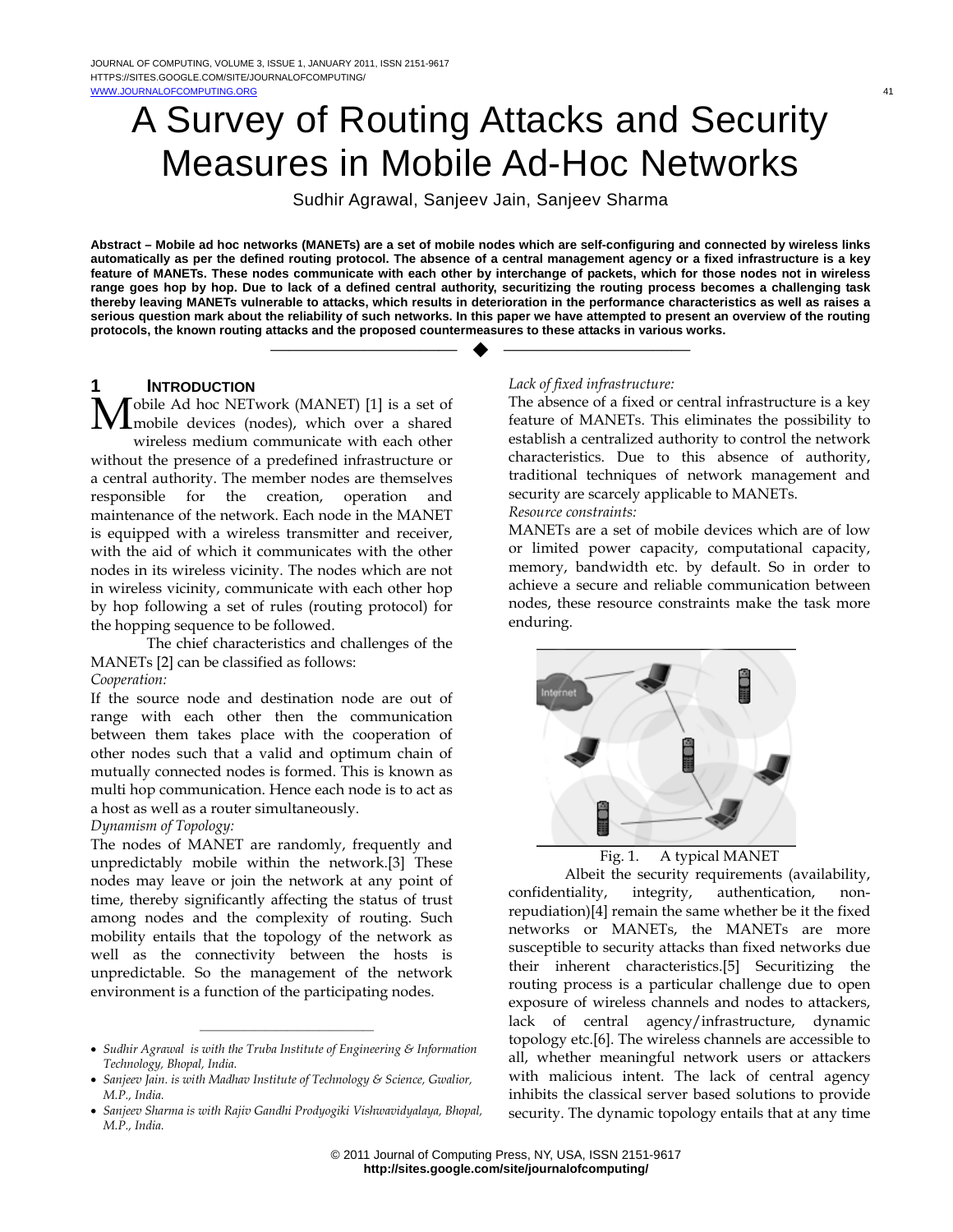any node whether legitimate or malicious can become a member of the network and disrupt the cooperative communication environment by purposely disobeying the routing protocol rules.

 The rest of the paper is organized as follows: Section 2 presents routing protocols, Section 3 presents the presently known routing attacks, and Section 4 presents the various proposed countermeasures to these. Finally Section 5 summarizes the survey.

# **2 ROUTING PROTOCOLS IN MANETS**

The nodes in MANETs perform the routing functions in addition to the inherent function of being the hosts. The limitation on wireless transmission range requires the routing in multiple hops. So the nodes depend on one another for transmission of packets from source nodes to destination nodes via the routing nodes. The nature of the networks places two fundamental requirements on the routing protocols. First, it has to be distributed. Secondly, since the topology changes are frequent, it should compute multiple, loop-free routes while keeping the communication overheads to a minimum. Based on route discovery time, MANET routing protocols fall into three general categories:

- a) Proactive routing protocols
- b) Reactive routing protocols
- c) Hybrid routing protocols

### **2.1 PROACTIVE ROUTING PROTOCOLS**

Proactive MANET protocols are table-driven and will actively determine the layout of the network. The complete picture of the network is maintained at every node, so route selection time is minimal. But the mobility of nodes if high then routing information in the routing table invalidates very quickly, resulting in many short lived routes. This also causes a large amount of traffic overhead generated when evaluating these unnecessary routes. For large size networks and the networks whose member nodes make sparse transmissions, most of the routing information is deemed redundant. Energy conservation being very important in MANETs, the excessive expenditure of energy is not desired.

 Thus, proactive MANET protocols work best in networks that have low node mobility or where the nodes transmit data frequently. Examples of proactive MANET protocols include Optimized Link State Routing (OLSR)[7], Topology Broadcast based on Reverse Path Forwarding (TBRPF)[8], Fish-eye State Routing (FSR)[9], Destination-Sequenced Distance Vector (DSDV)[10], Landmark Routing Protocol (LANMAR)[11], Clusterhead Gateway Switch Routing Protocol (CGSR)[12].

### **2.2 REACTIVE ROUTING PROTOCOLS**

Reactive MANET protocols only find a route to the destination node when there is a need to send data.

The source node will start by transmitting route requests throughout the network. The sender will then wait for the destination node or an intermediate node (that has a route to the destination) to respond with a list of intermediate nodes between the source and destination. This is known as the global flood search, which in turn brings about a significant delay before the packet can be transmitted. It also requires the transmission of a significant amount of control traffic. Thus, reactive MANET protocols are most suited for networks with high node mobility or where the nodes transmit data infrequently. Examples of reactive MANET protocols include Ad Hoc On-Demand Distance Vector (AODV) [13], Dynamic Source Routing (DSR) [14], Temporally Ordered Routing Algorithm (TORA) [15], Dynamic MANET On Demand (DYMO) [16].

### **2.3 HYBRID ROUTING PROTOCOLS**

Since proactive and reactive routing protocols each work best in oppositely different scenarios, there is good reason to develop hybrid routing protocols, which use a mix of both proactive and reactive routing protocols. These hybrid protocols can be used to find a balance between the proactive and reactive protocols.

The basic idea behind hybrid routing protocols is to use proactive routing mechanisms in some areas of the network at certain times and reactive routing for the rest of the network. The proactive operations are restricted to a small domain in order to reduce the control overheads and delays. The reactive routing protocols are used for locating nodes outside this domain, as this is more bandwidth-efficient in a constantly changing network. Examples of hybrid routing protocols include Core Extraction Distributed Ad Hoc Routing Protocol (CEDAR) [17], Zone Routing Protocol (ZRP) [18], and Zone Based Hierarchical Link State Routing Protocol (ZHLS) [19].

# **3 ROUTING ATTACKS IN MANETS**

All of the routing protocols in MANETs depend on active cooperation of nodes to provide routing between the nodes and to establish and operate the network. The basic assumption in such a setup is that all nodes are well behaving and trustworthy. Albeit in an event where one or more of the nodes turn malicious, security attacks can be launched which may disrupt routing operations or create a DOS (Denial of Service)[20] condition in the network.

Due to dynamic, distributed infrastructureless nature of MANETs, and lack of centralized authority, the ad hoc networks are vulnerable to various kinds of attacks. The challenges to be faced by MANETs are over and above to those to be faced by the traditional wireless networks. The accessibility of the wireless channel to both the genuine user and attacker make the MANET susceptible to both passive eavesdroppers as well as active malicious attackers.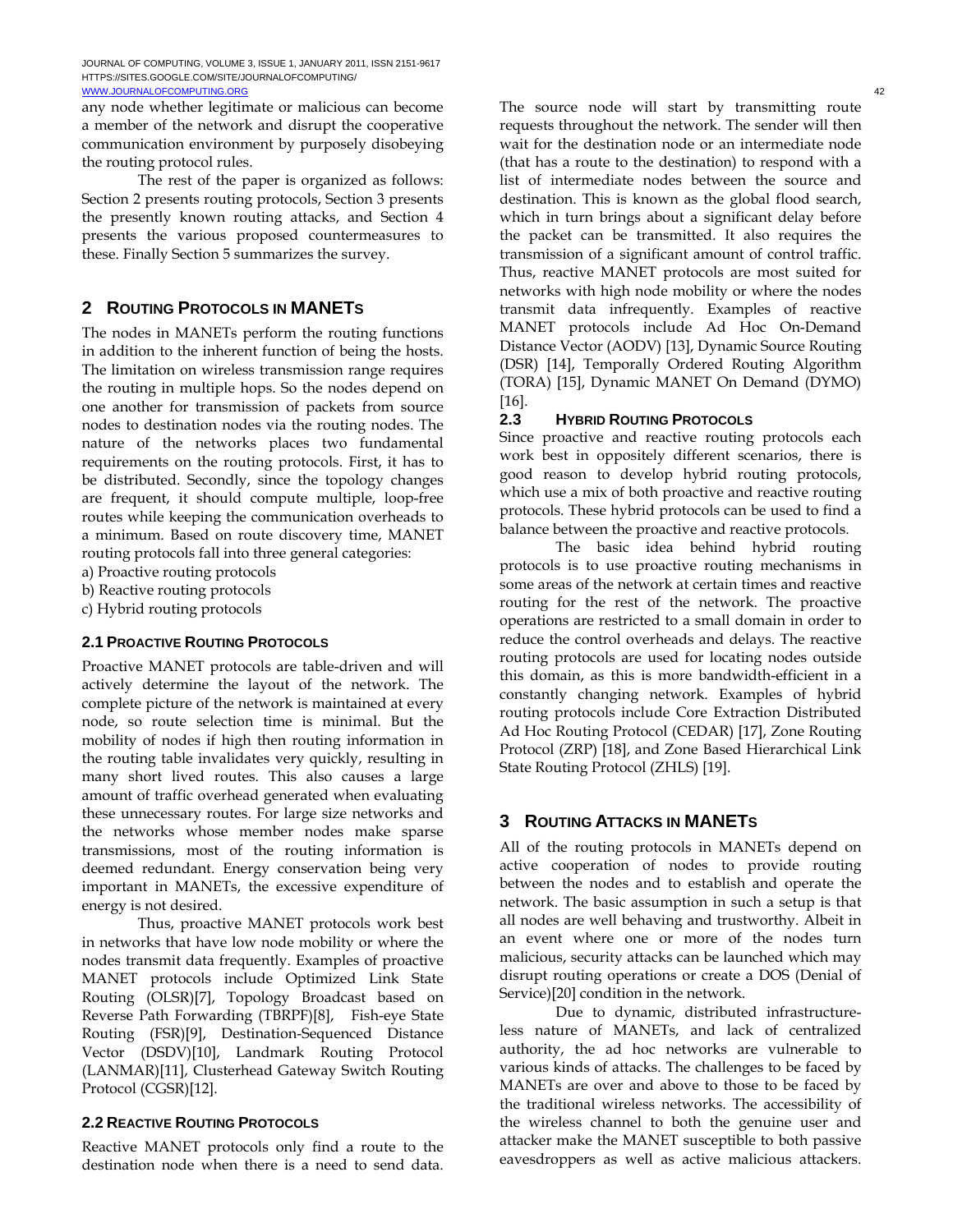The limited power backup and limited computational capability of the individual nodes hinders the implementation of complex security algorithms and key exchange mechanisms. There is always a possibility of a genuine trusted node to be compromised by the attackers and subsequently used to launch attacks on the network. Node mobility makes the network topology dynamic forcing frequent networking reconfiguration which creates more chances for attacks.

 The attacks on MANETs can be categorized as active or passive. In passive attacks the attacker does not send any message, but just listens to the channel. Passive attacks are non disruptive but are information seeking, which may be critical in the operation of a protocol. Active attacks may either be directed to disrupt the normal operation of a specific node or target the operation of the whole network.

 A passive attacker listens to the channel and packets containing secret information (e.g., IP addresses, location of nodes, etc.) may be stolen, which violates confidentiality paradigm. In a wireless environment it is normally impossible to detect this attack, as it does not produce any new traffic in the network.

 The action of an active attacker includes; injecting packets to invalid destinations into the network, deleting packets, modifying the contents of packets, and impersonating other nodes which violates availability, integrity, authentication, and nonrepudiation paradigm. Contrary to the passive attacks, active attacks can be detected and eventually avoided by the legitimate nodes that participate in an ad hoc network [21].

 In [22], the authors have surveyed attacks on MANETs and their countermeasures on protocol layer wise criteria. In [23], B.Kannhavong et al. have surveyed newer attacks like flooding, black hole, link withholding, link spoofing, replay, wormhole, colluding misrelay and their countermeasures. In [24], [25] the authors have presented an overview of secure routing protocols (Authenticated routing for ad hoc networks (ARAN)[26], Ariadne[27], Secure AODV (SAODV)[28], Secure Efficient Ad hoc Distance vector routing protocol (SEAD)[29], Secure Routing Protocol (SRP)[30], Secure Link-State Protocol (SLSP) [31]) in MANETs. In this article, we will survey the current state of art of routing attacks and their security measures.

 The first approach to develop security solutions is the understanding of potential threats. Supported by this threat analysis and capabilities of potential attackers, the well known routing attacks in MANETs are discussed.

*Flooding Attack:*[32] *Routing Table Overflow:* The attacker node floods the network with bogus route creation packets to fake (non-existing) nodes or simply sends excessive route advertisements to the network. The purpose is to overwhelm the routing-protocol implementations, by creating enough routes to prevent new routes from being created or to overwhelm the protocol implementation. Proactive routing protocols, as they create and maintain routes to all possible destinations are more vulnerable to this attack. *Sleep Depravation:*

In sleep deprivation attack, the resources of the specific node/nodes of the network are consumed by constantly keeping them engaged in routing decisions. The attacker node continually requests for either existing or non-existing destinations, forcing the neighboring nodes to process and forward these packets and therefore consume batteries and network bandwidth obstructing the normal operation of the network.

### *Impersonation Attack:*

The attacker nodes impersonates a legitimate node and joins the network undetectable, sends false routing information, masked as some other trusted node.

# *Black Hole Attack:*

In this attack, the attacker node injects false route replies to the route requests claiming to have the shortest path to the destination node whose packets it wants to intercept. Once the fictitious route has been established the active route is routed through the attacker node. The attacker node is then in a position to misuse or discard any or all of the network traffic being routed through it.

### *Node Isolation Attack* [37]:

The authors in this work have introduced an attack against the OLSR protocol. As implied by the name, the goal of this attack is to isolate a given node from communicating with other nodes in the network. The idea of this attack is that attacker(s) prevent link information of a specific node or a group of nodes from being spread to the whole network. Thus, other nodes who could not receive link information of these target nodes will not be able to build a route to these target nodes and hence will not be able to send data to these nodes.

### *Routing Table Poisoning Attack:*

Different routing protocols maintain tables which hold information regarding routes of the network. In poisoning attacks, the attacker node generates and sends fictitious traffic, or mutates legitimate messages from other nodes, in order to create false entries in the tables of the participating nodes. Another possibility is to inject a RREQ packet with a high sequence number. This causes all other legitimate RREQ packets with lower sequence numbers to be deleted [33]. Routing table poisoning attacks can result in selection of nonoptimal routes, creation of routing loops, bottlenecks and even partitioning certain parts of the network. *Wormhole Attack:*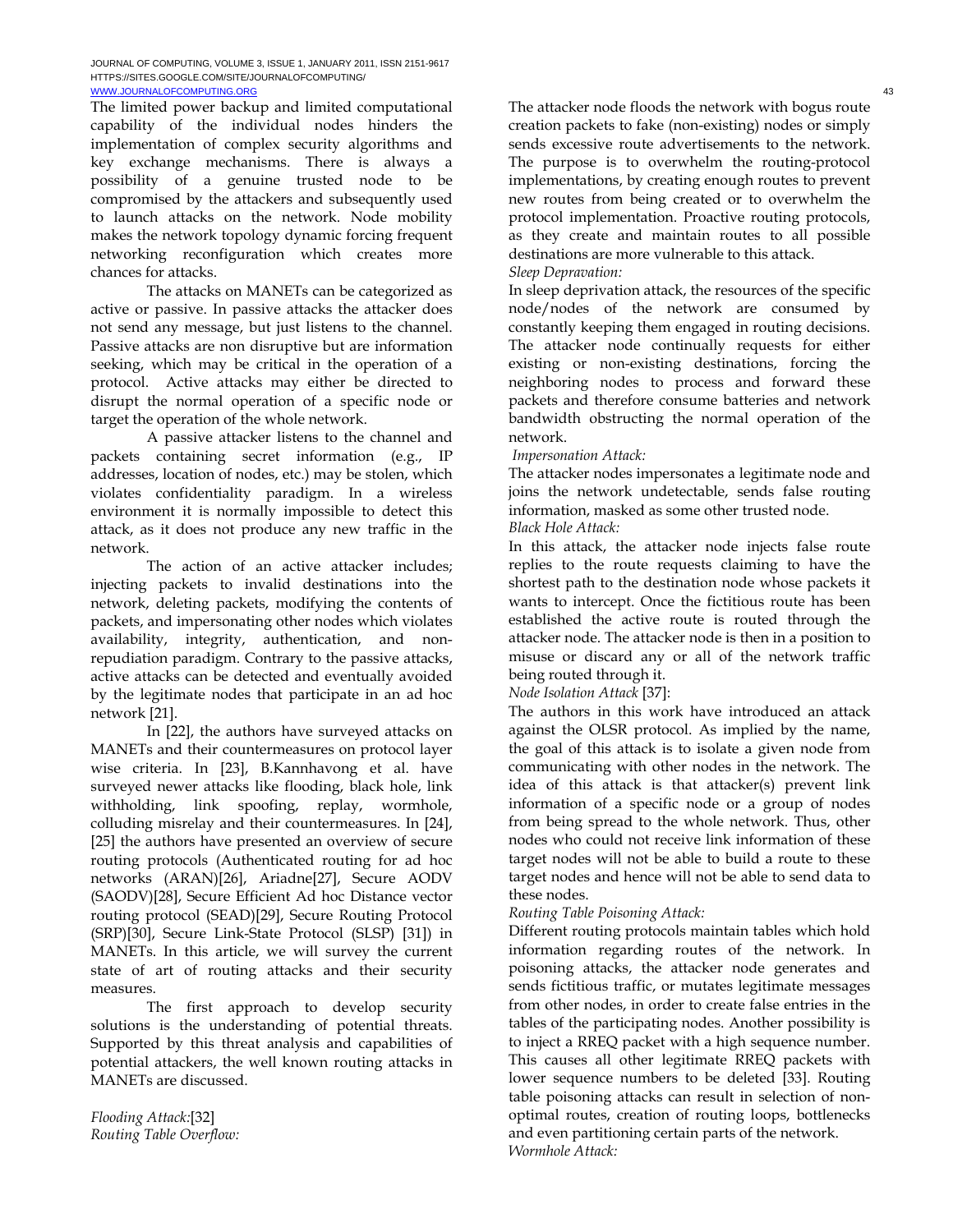The wormhole attack involves the cooperation between two attacking nodes [34]. One attacker captures routing traffic at one point of the network and tunnels it to another point in the network that shares a private high speed communication link between the attackers, and then selectively injects tunnel traffic back into the network. The two colluding attacker can potentially distort the topology and establish routes under the control over the wormhole link.

*Location Disclosure Attack:* 

In this attack, the privacy requirements of an ad hoc network are compromised. Through the use of traffic analysis techniques or with simpler probing and monitoring approaches an attacker is able to discover the location of a node, and the structure of the network.

*Rushing Attacks* [35]:

The attacker (initiator) node initiates a Route Discovery for the target node. If the ROUTE REQUESTs for this Discovery forwarded by the attacker are the first to reach each neighbor of the target, then any route discovered by this Route Discovery will include a hop through the attacker. That is, when a neighbor of the target receives the rushed REQUEST from the attacker, it forwards that REQUEST, and will not forward any further REQUESTs from this Route Discovery. When nonattacking REQUESTs arrive later at these nodes, they will discard those legitimate REQUESTs. As a result, the initiator will be unable to discover any usable routes (i.e., routes that do not include the attacker) containing at least two hops (three nodes).

*Blackmail:* 

The attack incurs due to lack of authenticity and it grants provision for any node to corrupt other node's legitimate information. Nodes usually keep information of perceived malicious nodes in a blacklist. This attack is relevant against routing protocols that use mechanisms for the identification of malicious nodes and propagate messages that try to blacklist the offender. An attacker may fabricate such reporting messages and tell other nodes in the network to add that node to their blacklists and isolate legitimate nodes from the network [36].

*Snare Attack* [38]:

Lin et al. have proposed the snare attack, which relates to military specific applications. In a battlefield, a node could be physically compromised (say when the corresponding soldier is caught by the enemy). Afterwards, the compromised node could be used to lure a Very Important Node, (say the commander), into communicating with it. Since the adversary can easily intercept any transmission in the network through the compromised node, the adversary can identify the physical location of the VIN by tracing and analyzing some routes. After locating the VINs, the adversary will be able to launch a Decapitation Strike on those VINs as a short cut to win the battle.

### *The Invisible Node Attack* [39]:

Andel et al. have defined the invisible node attack and proved it to be different from the existing attacks (man in the middle, masquerading, and wormhole) and established its uniqueness. They have defined it as In any protocol that depends on identification for any functionality, any node that effectively participates in that protocol without revealing its identity is an invisible node and the action and protocol impact is termed an INA. Discussing the effects of INA on different routing protocols, they have shown it to be a unsolvable attack so far.

# **4 SECURITY MEASURES AGAINST ROUTING ATTACKS IN MANETS**

In this section, we will discuss the countermeasures against the routing attacks and secured routing protocols in MANETS.

*Solutions to the Flooding Attack:* 

In [40], Yi et al. have proposed a simple mechanism to prevent the flooding attack in the AODV protocol. Here each node is to monitor its neighbors' RREQ. If the RREQ rate of any neighbor exceeds the predefined threshold, the node records the ID of this neighbor in a blacklist. All future RREQs from the blacklisted nodes are then dropped. But this approach has limitations that a flooding threshold has to be set below which the attack cannot be detected. Also if a genuine nodes ID is impersonated by a malicious node and a large number of RREQs, are broadcast, other nodes might put the ID of this legitimate node on the blacklist.

 In [41], Desilva et al. have proposed an adaptive technique to mitigate the effect of a flooding attack in the AODV protocol. It uses a statistical analysis to detect malicious RREQ floods and avoid the forwarding of such packets. The approach to attack detection is similar to that in [40.] with the difference that instead of a fixed threshold, this approach determines the threshold based on a statistical analysis of RREQs. The key advantage of this approach is that it can reduce the impact of the attack for varying flooding rates.

 In [42], Guo et al. have proposed a flow based detection mechanism against the flooding attacks in MANETs using the non-parameter CUSUM algorithm [43]. For the attacks when the source and destination node addresses are generated randomly for flooding (address spoofing), the authors have defined a detection feature as the percentage of new RREQ flows from the total RREQ flows, over a small time interval. This percentage over a period of time should remain stably, at a low level for normal network situation. For nonaddress spoofing attacks, where the flooding RREQ have same source and destination node addresses, the detection feature is defined as the percentage of RREQ with a fixed set of source and destination node addresses to the total RREQ flows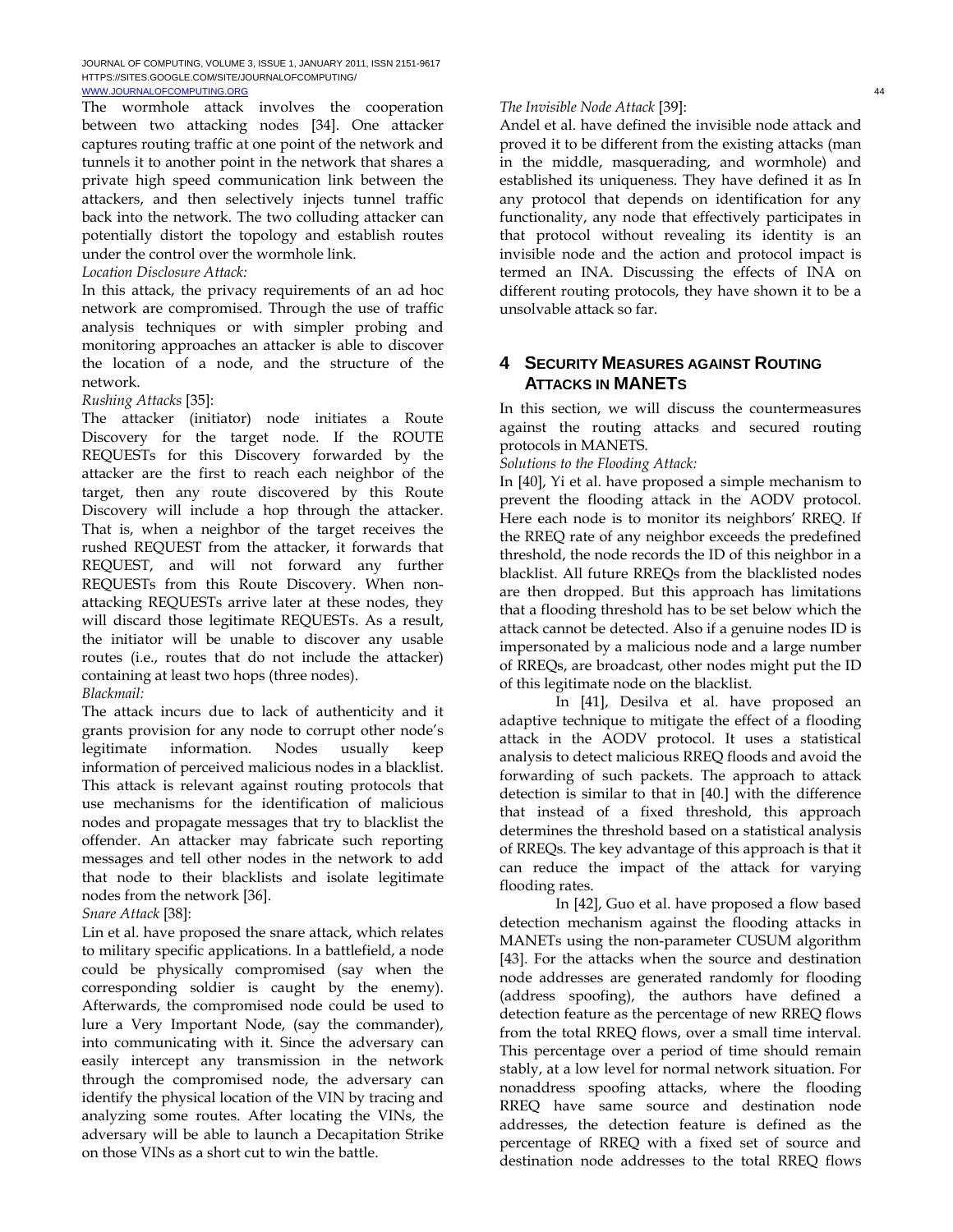over a small time interval. This percentage over a period of time should remain stably, at a low level for normal network situation. These percentage variables being random, CUSUM algorithm has been used to detect the threshold level for attack condition. The authors have used the DSR protocol for the case study.

 In [44] V.Balakrishnan et al. have proposed an obligation based model Fellowship to mitigate the flooding and packet drop attacks in MANETs. They have defined Rate Limitation, Enforcement and Restoration as the model parameters of Fellowship. Trust or security protocols can be used over Fellowship to further enhance the efficiency and improve the security in MANETs.

### *Solutions to the Blackhole Attack:*

In [45] Tamilsevan et al. have proposed that the requesting node without sending the DATA packets to the reply node at once waits for other replies with next hop details from the other neighboring nodes. After receiving the first request a timer is set in the 'TimerExpiredTable', for collecting the further requests from different nodes. The 'sequence number', and the time at which the packet arrives is stored in a 'Collect Route Reply Table' (CRRT). Now the 'timeout' value based on arriving time of the first route request are calculated. Now CRRT is checked for any repeated next hop node which if found, it is assumed the paths are correct or the chance of malicious paths is limited. If there is no repetition then any random route from CRRT is selected.

 In [46] Lee et al. have proposed the route confirmation request (CREQ) and route confirmation reply (CREP) to avoid the blackhole attack. The intermediate nodein addition to sending RREPs to the source node also sends CREQs to its next-hop node towards the destination node. The next-hop node on receipt of a CREQ looks up its cache for a route to the destination. If a route is found, it sends the CREP to the source. On receipt of the CREP, the source node compares the path in RREP and the one in CREP. If both are identical the source node pronounces the route to be correct. However in this proposal a blackhole attack is not resolved if two consecutive nodes work in collusion, that is, when the next-hop node is a colluding attacker.

 In [47], Shurman et al. have proposed the source node to wait until the arrival of a RREP packet from more than two nodes. On receiving multiple RREPs, the source node checks about a shared hop. If at least one hop is shared, the source node judges that the route is safe. The drawback here is the introduction of a time delay due to the wait till the arrival of multiple RREPs.

 In [48], Kurosowa et al. have analyzed the blackhole attack and propounded that the destination sequence number must sufficiently be increased by the attacker node in order to convince the source node that the route provided is optimum. Based on differences

between the destination sequence numbers of the received RREPs, the authors propose a statistical based anomaly detection approach to detect the blackhole attack. This approach has a merit that the attack can be detected at a low cost without introducing extra routing traffic without modification of the existing protocol, albeit false positives is a demerit.

*Solution to Node Isolation Attack:* 

In [37] Kannhavong et al have shown that a malicious node can isolate a specific node and prevent it from receiving data packets from other nodes by withholding a TC message in OLSR protocol. A detection technique based on observation of both a TC message and a HELLO message generated by the MPR nodes is proposed. If a node does not hear a TC message from its MPR node regularly but hears only a HELLO message, a node judges that the MPR node is suspicious and can avoid the attack by selecting one or more extra MPR nodes.

 In [49], Dillon et al. have proposed an IDS that detects TC link and message withholding in the OLSR protocol. Each node is set to observe whether a MPR node generates a TC message regularly or not. If a MPR node generates a TC message regularly, the node checks whether or not the TC message actually contains itself to detect the attack. The draw back of these approaches is that they cannot detect the attack if it that is launched by two colluding next hop nodes, where the first attacker pretends to advertise a TC message, but the second attacker drops this TC message.

#### *Solutions to the Worm Hole Attack:*

In [50], packet leashes are proposed to detect and defend against the wormhole attack. Hu et al. in their work have proposed temporal leashes and geographical leashes. For temporal leashes each node is to compute the packet expiration time  $(t_e)$  based on the speed of light c and is to include the expiration time  $(t_e)$  in its packet to prevent the packet from traveling further than a specific distance, L. At the receiving node, the packet is checked for packet expiry by comparing its current time and the  $t<sub>e</sub>$  in the packet. The authors also proposed TIK, which is used to authenticate the expiration time that can otherwise be modified by the malicious node. The constraint here is that all nodes have to be tightly clock synchronized. For the geographical leashes, each node must know its own position and may have loosely synchronized clocks. In this approach, a sender of a packet includes its current position and the sending time. Therefore, a receiver can judge neighbor relations by computing distance between itself and the sender of the packet. The advantage of geographic leashes over temporal leashes is that the time synchronization is not critical.

 In [51] Qian et al. have proposed a Statistical Analysis of Multipath (SAM), which is an approach to detect the wormhole attack by using multipath routing. The attack is detected by calculating the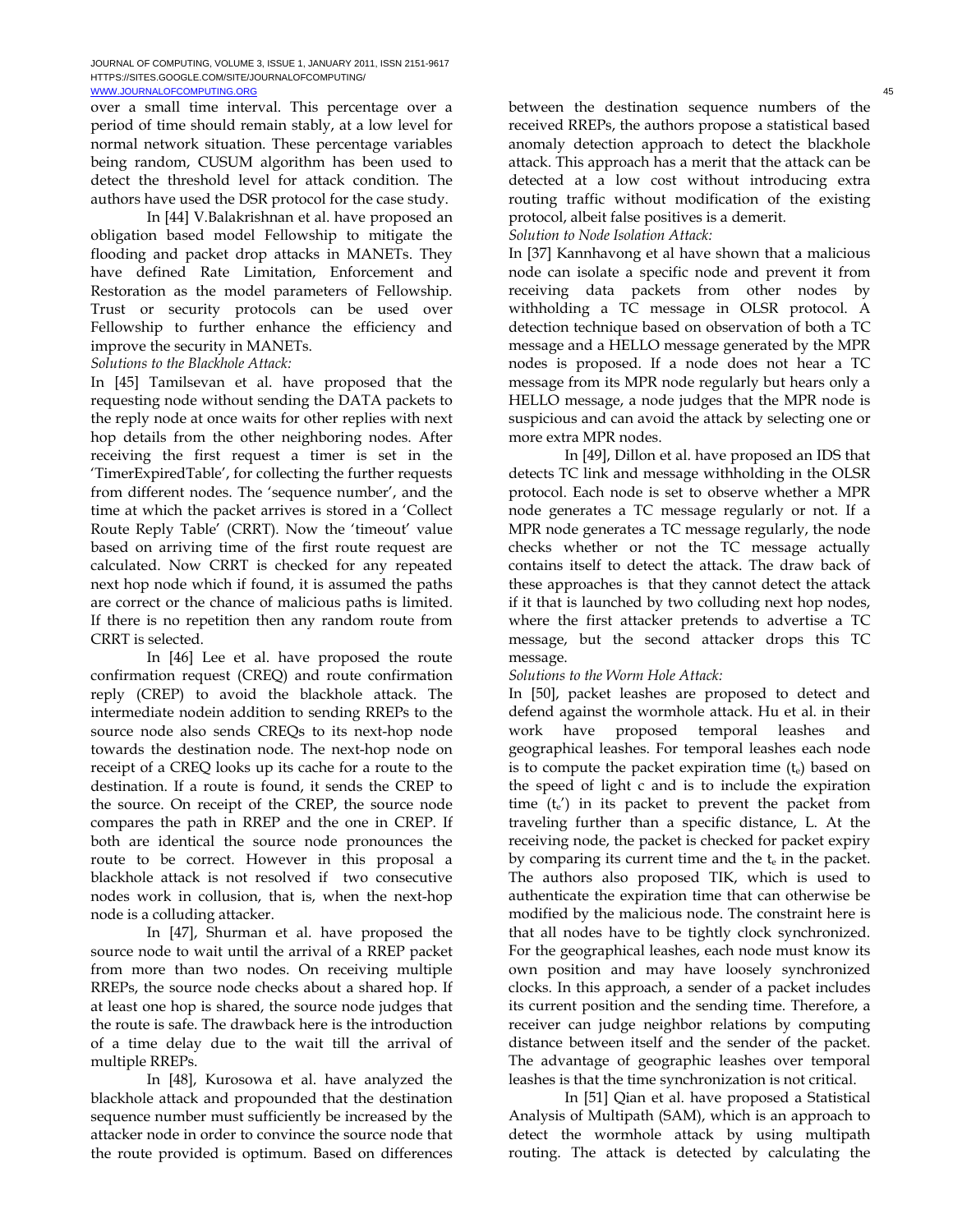relative frequency of each link that appears in all of the obtained routes from one route discovery. The link that has the highest relative frequency is identified as the wormhole link.

 In [52] Su et al. have proposed technique based on propagation speeds of requests and statistical profiling. For on demand route discovery schemes that use flooding, requests should be transmitted at a higher priority than all other packets. This implicitly increases the time to exchange information among malicious nodes. A distributed and adaptive statistical profiling technique to filter RREQs (each destination node filters RREQs that are targeted to it and have excessively large delays) or RREPs (each source node monitors the RREPs it receives and filters those that have excessively large delays) is suggested. Since different RREQs/RREPs take varying number of hops, the upper bound on the per hop time of RREQ/RREP packets is so calculated that most normal packets are retained and most falsified packets are filtered. The main advantages of this approach are that no networkwide synchronized clocks are required, no additional control packet overhead is imposed and only simple computations by the sources or destinations of connections is required.

 In [53] Gorlatova et al. have proposed an approach that uses the anomaly in the MANET traffic behavior, particularly the behavioral anomalies in the protocol related packets for detection of worm holes. The HELLO message interval was set to 0.3 seconds, with a simple jitter function - randomly adding 0.03 seconds of delay overlaid upon it. The traffic is parsed, the HELLO messages arriving at a particular node are indexed, and the difference between arrival times of HELLO messages sent by its neighbors is calculated. The HELLO Message Timing Interval HMTI profile so obtained is used for detection of attacker nodes, as the frequency profile of HMTI is at a set frequency, a violation of OLSR protocol specifications. The interval between the packets is repeatedly much larger than it should be for a genuine node.

*Solutions to the Rushing Attack:* 

In [35] Hu et al. have proposed a set of generic mechanisms that together defend against the rushing attack: Secure neighbor detection, Secure route delegation, and Randomized ROUTE REQUEST forwarding. Secure neighbor detection allows each neighbor to verify that the other is within a given maximum transmission range. Once a node A determines that node B is a neighbor it signs a Route Delegation message, allowing node B to forward the ROUTE REQUEST. When node B determines that node A is within the allowable range, it signs an Accept Delegation message. The Randomized selection of ROUTE REQUEST message to be forwarded, which replaces traditional duplicate suppression in ondemand route discovery, ensures that paths that forward REQUESTs with low latency are only slightly more likely to be selected than other paths. *Solution to the Snare Attack:* 

In [38] Lin et al. have defined the snare attack, and proposed ASRPAKE (An Anonymous Secure Routing Protocol with Authenticated Key Exchange for Wireless Ad Hoc Networks) and Decoy node deployment to mitigate this attack. The proposed anonymous secure routing protocol consists of five phases: the key pre-distribution phase, the neighborhood discovery phase, the route discovery phase, the route reverse phase, and the data forwarding phase. The anonymity of the VIN can further be enhanced using n no. of decoy nodes which allow the communication to be routed to the VIN only after verifying the authenticity of the source node. The main features of this approach are achievable end-toend anonymity and security, and the integration of the authenticated key exchange operations into the routing algorithm.

### *Trust Based Security Solutions:*

Another active area of research in Mobile Ad Hoc and Sensor Network security in general is the Trust Based Security Solutions. In [54] Sun et al. have identified the role of Trust in MANETs. When a network entity establishes trust in other network entities, it can predict the future behaviors of others and diagnose their security properties. Trust helps in Assistance in decision making to improve security and robustness, Adaptation to risk leading to flexible security solutions, Misbehavior detection and Quantitative assessment of system-level security properties.

 Balakrishnan et al. in [44], [55],[56] have done extensive work on Trust based security solutions and have proposed Fellowship, TEAM (Trust Enhanced Security Architecture for Mobile Ad-hoc Networks) SMRITI (Secure MANET Routing with Trust Intrigue). In TEAM a trust model (SMRITI) is overlaid on other security models such as key management, secure routing and cooperation model (Fellowship) to enhance security. SMRITI assists the security models in making routing decisions, corresponding to the Trust evaluation of the involved nodes. The advantage of this approach is that no special/tamper proof hardware is required and there is no requirement of a central authority as well.

# **5 SUMMARY**

MANETs is an emerging technological field and hence is an active area of research. Because of ease of deployment and defined infrastructure less feature these networks find applications in a variety of scenarios ranging from emergency operations and disaster relief to military service and task forces. Providing security in such scenarios is critical.

 The primary limitation of the MANETs is the limited resource capability: bandwidth, power back up and computational capacity. Absence of infrastructure,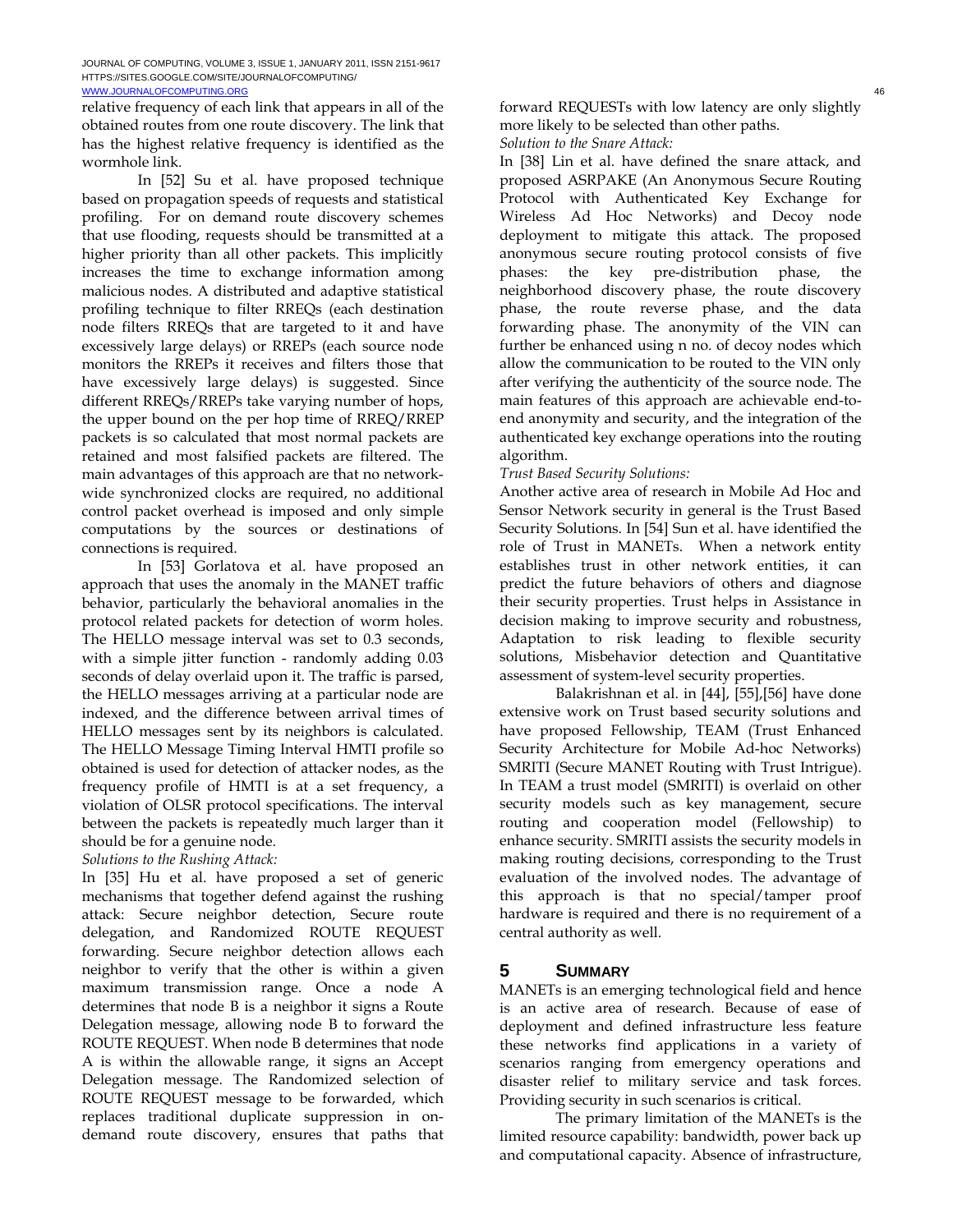vulnerability of channels and nodes, dynamically changing topology make the security of MANETs particularly difficult. Also no centralized authority is present to monitor the networking operations. Therefore, existing security schemes for wire networks cannot be applied directly to a MANETs, which makes them much more vulnerable to security attacks.

 Of these attacks, the passive attacks do not disrupt the operation of a protocol, but is only information seeking in nature whereas active attacks disrupt the normal operation of the MANET as a whole by targeting specific node(s).

 In this survey, we reviewed the current state of the art routing attacks and countermeasures MANETs. The advantages as well as the drawbacks of the countermeasures have been outlined.

 It has been observed that although active research is being carried out in this area, the proposed solutions are not complete in terms of effective and efficient routing security. There are limitations on all solutions. They may be of high computational or communication overhead (in case of cryptography and key management based solutions) which is detrimental in case of resource constrained MANETS, or of the ability to cope with only single malicious node and ineffectiveness in case of multiple colluding attackers. Some solutions may require special hardware such as a GPS or a modification to the existing protocol. Furthermore, most of the proposed solutions can work only with one or two specific attacks and are still vulnerable to unexpected attacks.

 A number of challenges like the Invisible Node Attack remain in the area of routing security of MANETs. Although researchers have designed efficient security routing, optimistic approaches like Fellowship-TEAM-SMRITI [44, 55, 56], CREQ-CREP approach [45] etc., which can provide a better tradeoff between security and performance, a lot more is yet to be done. Future research efforts should be focused not only on improving the effectiveness of the security schemes but also on minimizing the cost to make them suitable for a MANET environment.

### **REFERENCES**

- [1] C.S.R.Murthy and B.S.Manoj, *Ad Hoc Wireless Networks*, Pearson Education, 2008.
- [2] George Aggelou, *Mobile Ad Hoc Networks*, McGraw-Hill, 2004.
- [3] E. Ahmed, K. Samad, W. Mahmood, "Cluster-based Intrusion Detection (CBID) Architecture for Mobile Ad Hoc Networks," *AusCERT2006 R&D Stream Program, Information Technology Security Conference*, May 2006.
- [4] A.Weimerskirch and G.Thonet, "Distributed Light-Weight Authentication Model for Ad-hoc Networks," *Lecture Notes In Computer Science*; Vol. 2288, pp. 341 354, 2001.
- [5] I.Chlamtac, M.Conti, and J.Liu, "Mobile Ad Hoc Networking: Imperatives and Challenges," *Ad Hoc Networks*, vol. 1, no. 1, pp. 13- 64, 2003.
- [6] J.P.Hubaux, L.Buttyan, S.Capkun, "The Quest For Security In Mobile Ad Hoc Networks," *Proceedings of the ACM Symposium on Mobile Ad Hoc Networking and Computing (MobiHOC)*, October, 2001.
- [7] T.H.Clausen, G.Hansen, L.Christensen, and G.Behrmann, "The Optimized Link State Routing Protocol, Evaluation Through Experiments and Simulation," *Proceedings of IEEE Symposium on Wireless Personal Mobile Communications 2001*, September 2001.
- [8] R. Ogier, F. Templin, M. Lewis, "Topology Dissemination Based on Reverse-Path Forwarding (TBRPF)", *IETF Internet Draft*, v.11, October 2003.
- [9] A.Iwata, C.C.Chiang, G.Pei, M.Gerla and T.W.Chen, "Scalable Routing Strategies for Ad Hoc Wireless Networks," *IEEE Journal on Selected Areas in Communications*, vol. 17, no. 8, pp. 1369-1379, August 1999.
- [10] C.E.Perkins and P.Bhagwat, "Highly Dynamic Destination-Sequenced Distance-Vector Routing (DSDV) For Mobile Computers," *Proceedings of ACM SIGCOMM 1994*, pp. 233-244, August 1994.
- [11] M.Gerla, X.Hong, L.Ma and G.Pei, "Landmark Routing Protocol (LANMAR) for Large Scale Ad Hoc Networks", *IETF Internet Draft*, v.5, November 2002.
- [12] C.C.Chiang, H.K.Wu, W.Liu and M.Gerla, "Routing in Clustered Multi Hop Mobile Wireless Networks with Fading Channel," *Proceedings of IEEE SICON 1997*, pp. 197-211, April 1997.
- [13] C.E.Perkins and E.M.Royer, "Ad Hoc On-Demand Distance Vector Routing," *Proceedings of IEEE Workshop on Mobile Computing Systems and Applications 1999*, pp. 90-100, February 1999.
- [14] D.B.Jhonson and D.A.Maltz, "Dynamic Source Routing in Ad Hoc Wireless Networks," *Mobile Computing*, Kluwer Academic Publishers, vol.353, pp. 153-181, 1996.
- [15] V.D.Park and M.S.Corson, "A Highly Adaptive Distributed Routing Algorithm for Mobile Ad Hoc Networks," *Proceedings of IEEE INFOCOM 1997*, pp. 1405-1413, April 1997.
- [16] I. Chakeres and C. Perkins, "Dynamic MANET On-demand (DYMO) Routing Rrotocol", *IETF Internet Draft*, v.15, November 2008, (Work in Progress).
- [17] P.Sinha, R.Sivakumar and V.Bharghavan, "CEDAR: A Core Extraction Distributed Ad Hoc Routing Algorithm," *IEEE Journal on Selected Areas in Communications,* vol.17, no.8, pp. 1454-1466, August 1999.
- [18] Z.J.Haas, "The Routing Algorithm for the Reconfigurable Wireless Networks," *Proceedings of ICUPC 1997*, vol. 2,pp. 562-566, October 1997.
- [19] M.Joa-Ng and I.T.Lu, "A Peer -to-Peer Zone-Based Two-Level Link State Routing for Mobile Ad Hoc Networks," *IEEE Journal on Selected Areas in Communications*, vol. 17, no. 8, pp. 1415-1425, August 1999.
- [20] A.Shevtekar, K.Anantharam, and N.Ansari, "Low Rate TCP Denial-of-Service Attack Detection at Edge Routers," *IEEE Commun. Lett*., vol. 9, no. 4, pp. 363–65, April 2005.
- [21] Hao Yang, Haiyun Luo, Fan Ye, Songwu Lu and Lixia Zhang, "Security in mobile ad hoc networks: Challenges and solutions," *IEEE Wireless Communications*, vol. 11, pp. 38-47, Feb., 2004.
- [22] B.Wu, J.Chen, J.Wu, and M.Cardei, "A Survey of Attacks and Countermeasures in Mobile Ad Hoc Networks," *Wireless/Mobile Network Security*, Springer, vol. 17, 2006.
- [23] B.Kannhavong, H.Nakayama, Y.Nemoto, N.Kato, A.Jamalipour, "A Survey Of Routing Attacks In Mobile Ad Hoc Networks," *IEEE Wireless Communications*, vol. 14, issue 5, pp. 85-91, October 2007.
- [24] Y.C.Hu and A.Perrig, "A Survey of Secure Wireless Ad Hoc Routing," *IEEE Security and Privacy*, vol. 2(3), pp. 28-39, May 2004.
- [25] D. Wang, M. Hu, H. Zhi, "A Survey of Secure Routing in Ad Hoc Networks," *IEEE Ninth International Conference on Web-Age Information Management, 2008, (WAIM '08)*, pp.482-486, July 2008.
- [26] K.Sanzgiri, D.LaFlamme, B.Dahill, B.N.Levine, C.Shields, and E.M.Belding-Royer, "Authenticated Routing for Ad Hoc Networks," *Proceedings of IEEE Journal on Selected Areas in Communications*, vol. 23, no. 3, March 2005.
- [27] Y.C.Hu, A.Perrig, and D.B.Johnson, "Ariadne: A Secure On-Demand Routing Protocol for Ad Hoc Networks," *Proc. MobiCom'02*, Atlanta, GA, pp. 12-13 September 2002.